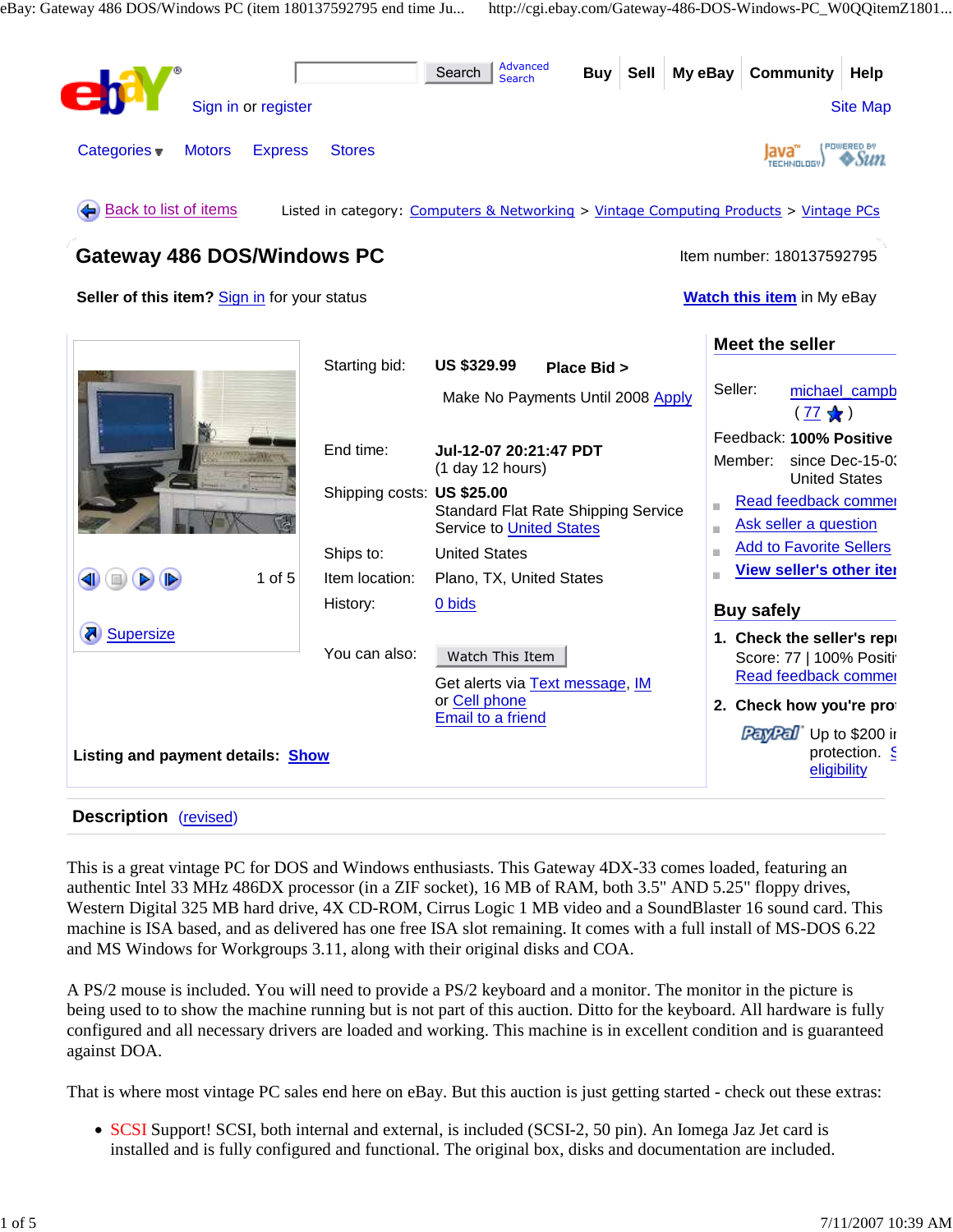Thanks to this card, you can expand the system with up to seven additional external SCSI devices (disks, CD-ROMs, floppies, etc.).

- Iomega Jaz 1GB external SCSI drive and a 1GB Jaz disk are included (plus SCSI cable and power cord)! This drive plugs in via the external connector of the above Jaz Jet SCSI card and adds another 1GB of storage to the system. Of course, Iomega Jaz disks are removable and so you can add as many more disks as you want (I have more for sale which can be offered after this auction closes, or you can pick them up via any number of other eBay auctions).
- Easy System Recovery. The original DOS/WFWG configuration is checkpointed in folder original.cfg on the included 1 GB Jaz Disk. Messed up your Windows configuration by mistake? (...and who hasn't trashed a Windows configuration at least once or twice in their lifetime? It was SO easy to do). Don't worry, recovery is simple. Just boot from the included stand alone boot diskettes, erase everything from the hard drive and copy the original configuration back from the original.cfg Jaz directory. You are back "on the air" in minutes.
- The final released version of Win32s (1.30c) has been loaded and is fully functional. A selection of Win32s freeware apps are included, configured and working, including the Irfanview image viewer and the XnView image viewer. Irfanview in particular is fabulous - the fastest Windows based image viewer I have ever seen!
- Dial up connectivity is fully configured and the last version of Internet Explorer produced for Windows 3.1 (IE 5.0) is fully loaded and working, along with its dialer. Just plug your own external modem into the external COM1 port, type your dial up service provider's number and your account details into the dialer and double click - you will be cruising the net in fine style at modem speed, just like the old days!
- Freeware internet apps have been included, configured and are all working great: Eudora and Pegasus for email and WS\_FTP32 for FTP.
- A great bundle of freeware utilities and apps have been included and installed: a large collection of GNU based unix/linux-like command line commands, such as ls, cp, rm, mv, etc. ... even the venerable vi text editor, in addition to the well known DOS vi clone, elvis. As well, the open source VE text editor (much easier to use than vi/elvis and MUCH more powerful than DOS Edit) and it's full user guide, the CPU-Use CPU meter (presents a small window that displays the CPU usage percentage in real time - see it in the lower left of the monitor in the first picture), the All The Time system monitor (shows time and date, plus memory, disk and system resource status, all in a compact strip window - see it in the lower right of the monitor in the first picture), WinZip and finally Adobe Acrobat 3.0.
- The classic arcade game **Digger**! Digger was (and still is) a hugely popular game. Despite its early 80's origin, it has a faithful following to this day. Over the years, it has been ported to Win9x, WinXP, Linux and even a web based version these days. I still play Digger on my Windows XP box regularly. The DOS version of Digger comes with this system, fully loaded and functional. For more information on Digger, check out www.digger.org.
- Hand optimized UMBs. Even with all drivers loaded, there is 602KB (616,240) of lower memory available!
- 32 Bit File Access. Windows 32 bit File Access is enabled and running, dramatically speeding Windows' operation.

But that is not all - there is a selection of **post auction upgrades** which I can make available to the successful buyer for an extra fee each. In keeping with eBay policies, I cannot sell these directly as an extra cost addon. Instead, I will make your selected upgrades available as a separate auction with "Buy It Now" pricing, and you can then purchase via this method. I will bundle both orders together when I ship. Select any or all of your favorites amongst the set below:

• Processor Upgrade - I can upgrade to the processor to Intel DX2/66, Intel DX4/100 or Cyrix 586/133. These upgrade processors are rare and very hard to find these days. As a result, any one of these is a \$50+ upgrade.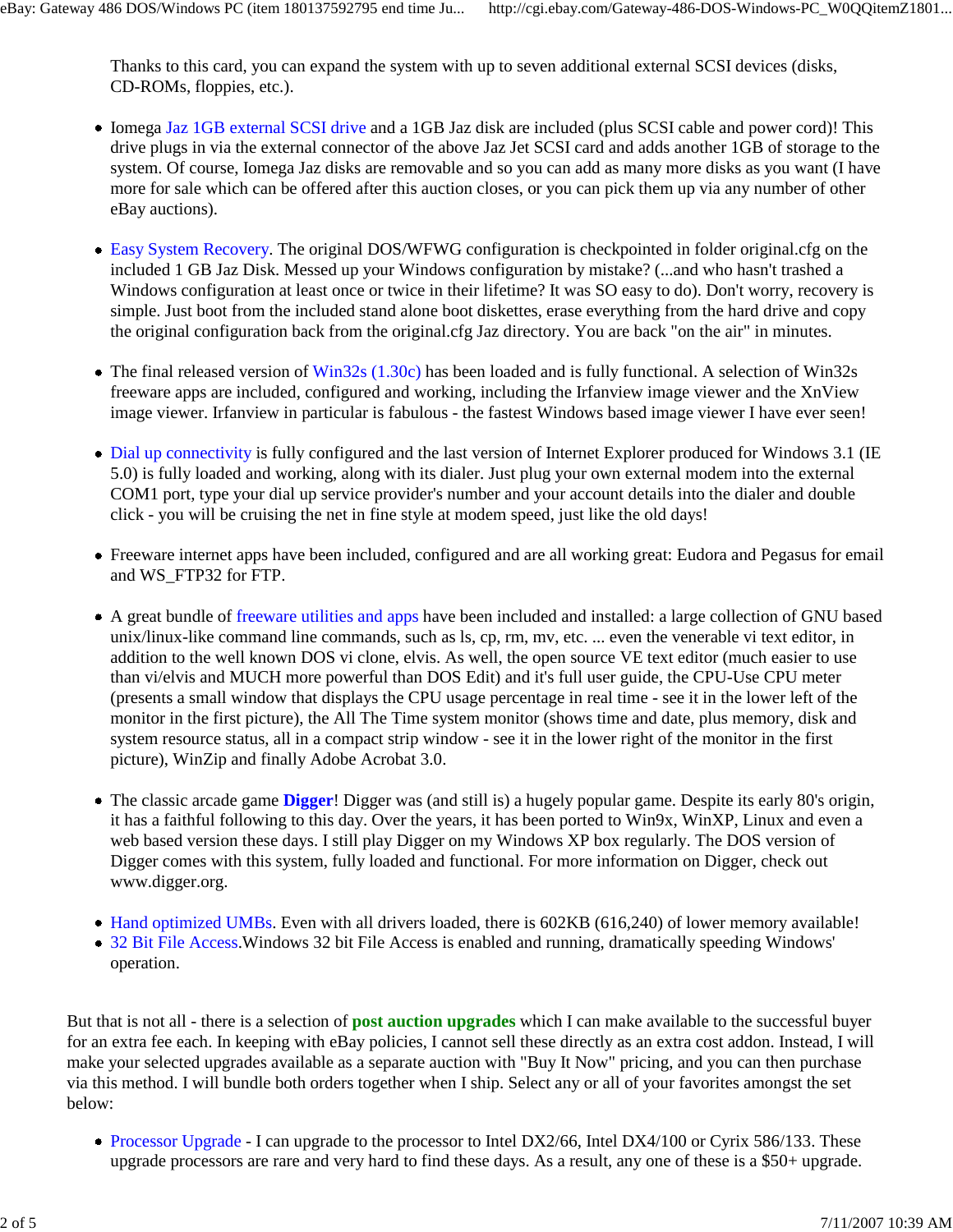There is no gouging going on here folks - I am passing these on at my cost. I have one of each in stock presently.

- Memory Upgrade the RAM can be upgraded to 32 MB. I don't have any of the 16 MB RAM sticks in stock right now, so I can either delay shipping until I can acquire and install them, or send the successful buyer a follow on shipment with the memory sticks when I get them.
- Hard Disk Upgrade the machine comes with its original 325 MB hard disk. However, if you are looking for more room, recall that DOS/Win can support up to 2 GB hard drives, even if many BIOS's of the day could not reach beyond 528 MB. I can replace the original hard drive with either a 1.6 GB Western Digital Caviar or a 5 GB Western Digital Caviar (partitioned as two 2 GB and one 1 GB disks - C:\, D:\ and E:\). Micro House's EZ-Drive (a BIOS overlay that overcomes the disk size limitations of pre 1994/95 BIOS') is installed on both drives to make the full capacity of these disks available to this machine.
- Installed Norton Utilities, with original box, disks and documentation either release 5.x or release 8.x depending on what I have in stock at the time. Norton Utilities are invaluable for good vintage PC maintenance, particularly the Speedisk defragmenter.
- Installed Norton Desktop for Windows, with original box, disks and documentation either release 2.2 or release 3.0, depending on what I have in stock at the time. Norton Desktop for Windows was a **HUGE** advance over Program Manager as a windows user interface. It was a REAL desktop that you could put things on, such as drives and icons for your favorite programs - just double click to launch. It also provided right mouse button support and an enormous selection of excellent Windows tools - everything from Windows versions of some key Norton Utilities to File Find, test editors, calculators, calendars, day planners, etc. The list goes on and on. I was never without Norton Desktop as a Windows user. Once you've tried it, you could never go back to Progman.exe.
- Finally, as mentioned above, extra 1 GB Jaz disks. I have several in stock.

That's it! This is quite a machine, loaded with tons of goodies and with lots of upgrade potential! Thanks for looking and good luck bidding!

A final note. With regrets, we cannot ship outside of the USA and Canada.

Larger Picture

**Select a picture**







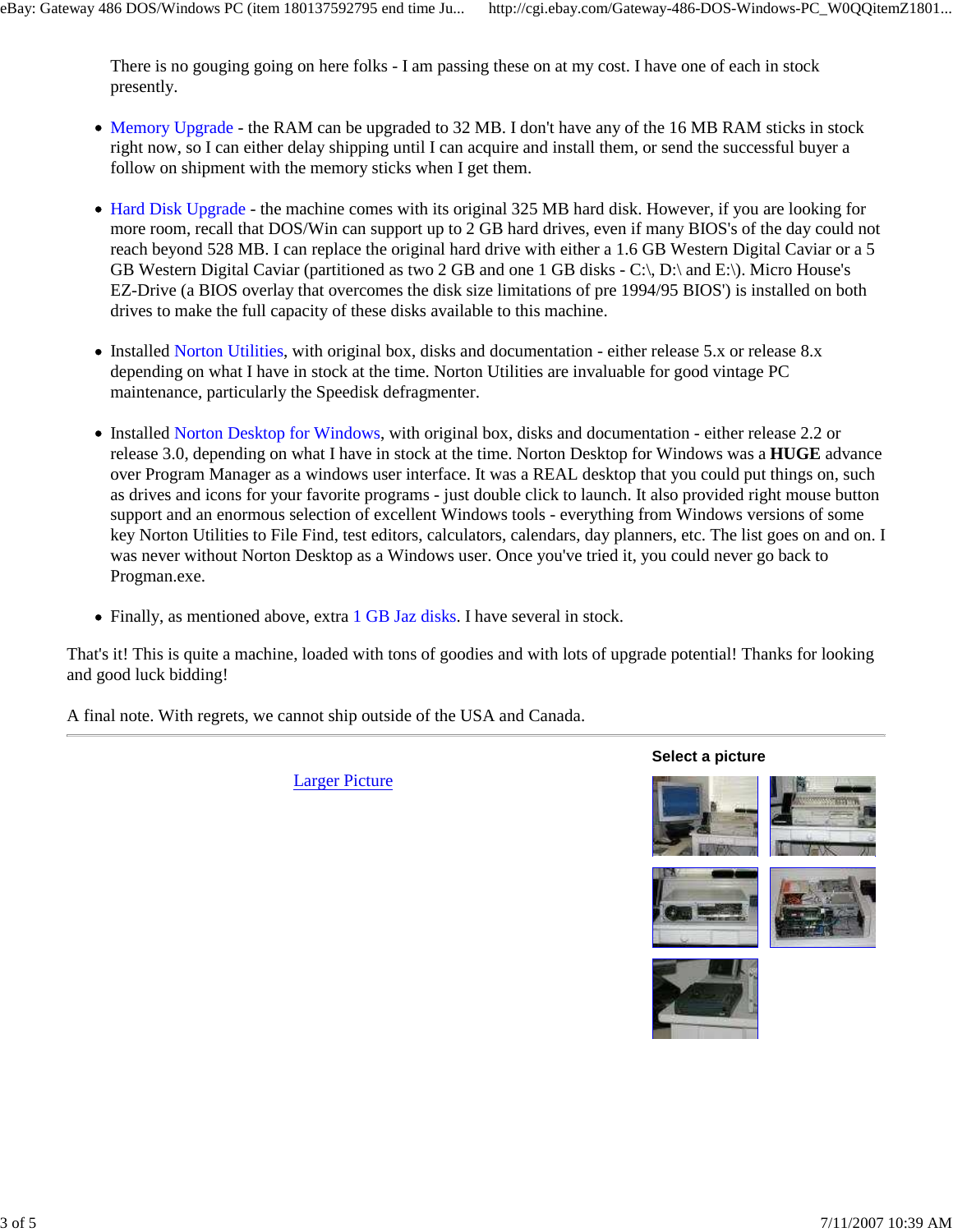

-- The power of protection from AOL and eBay. Learn more

# **Shipping and handling**

### **Ships to**

#### United States

| Country: United States       |                      |                                            |
|------------------------------|----------------------|--------------------------------------------|
| <b>Shipping and Handling</b> | То                   | <b>Service</b>                             |
| US \$25.00                   | <b>United States</b> | <b>Standard Flat Rate Shipping Service</b> |

#### **Shipping insurance** Not offered

### **Return policy**

Return policy not specified. Read item description for any reference to return policy.

### **Payment details**